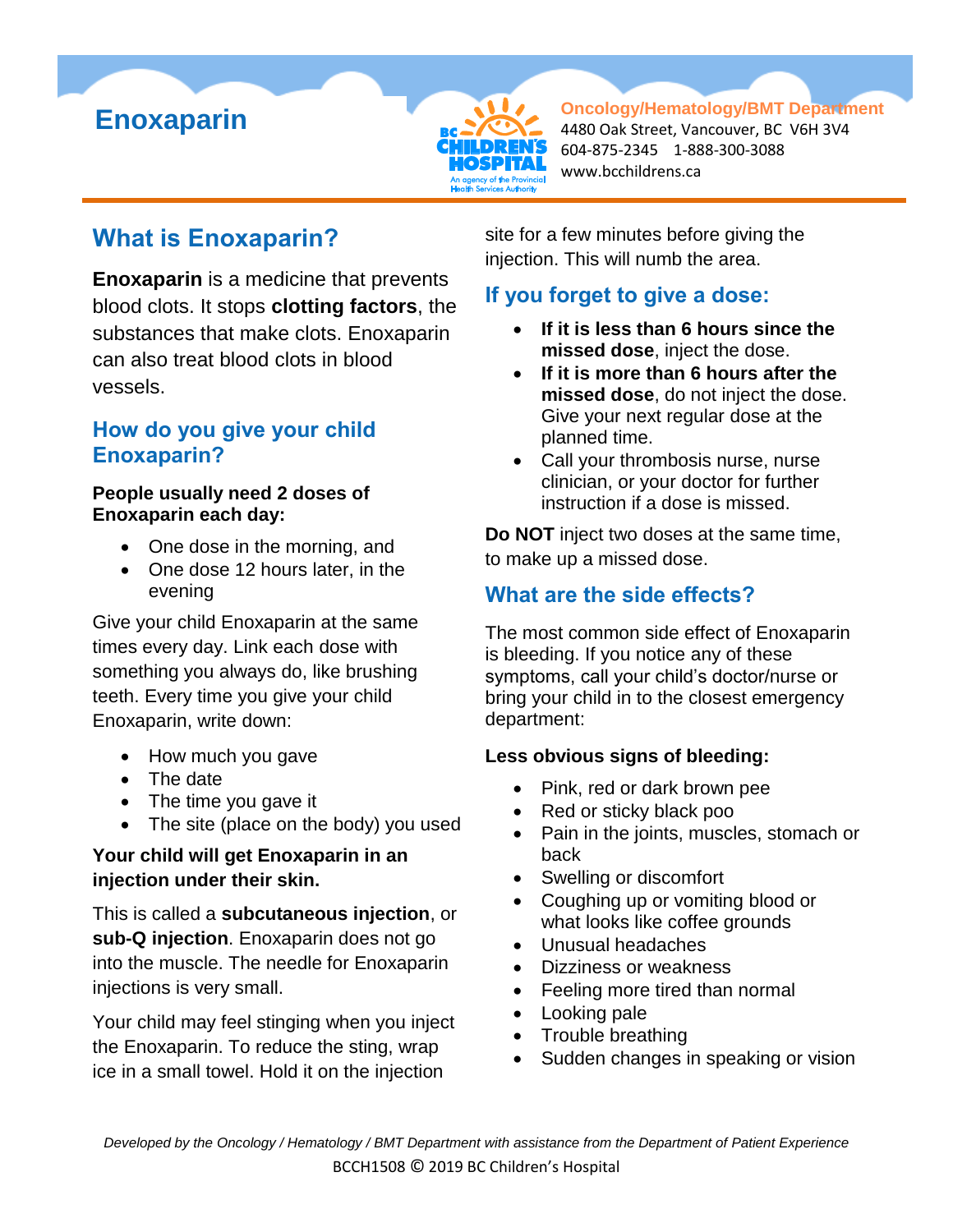#### **Obvious signs of bleeding:**

- Bleeding from cuts that does not stop after you apply pressure for 10 minutes
- Bleeding from nose, gums or ears
- Menstrual (period) bleeding that is heavier or lasts longer than normal
- Coughing up blood or vomiting blood

#### **Unusual bruising:**

- Bruises that appear without a reason
- Bruises that get larger or swollen over time
- Purplish or red spots on skin

## **Checking Enoxaparin levels**

When your child is taking Enoxaparin, they will need regular blood tests. The test is called an **Anti-Xa** test. It can also be called ar **Low Molecular Weight Heparin Level** test. It will check that your child's blood is clotting safely.

#### **Your child should have this test 4 hours after the morning injection.**

If the Anti-Xa level is too high or too low, your child's Enoxaparin dose will need to be changed and another level will need to be drawn a couple of days later. Once the levels are stable, your child's bloodwork will be checked once a month.

## **Staying safe with Enoxaparin**

- Keep Enoxaparin in a place where children cannot reach it.
- Do not share this medicine.
- Keep vials at room temperature. Keep away from heat and direct light.
- You can keep open vials at room temperature for 7 days. When you open a new vial, write the date on it. After 7 days, take it to a pharmacy. They can discard it safely.

**If your child gets a cut**, they may bleed for longer than normal. Using gauze, press on the cut until the bleeding stops. This should take 5 minutes.

**Your child can do most activities, but they should not do contact sports.** Talk to your Thrombosis Nurse, nurse clinician, or Hematologist (blood doctor) about what sports and activities are okay.

**If your child will have surgery or dental procedures**, tell your Thrombosis Nurse, nurse clinician, or Hematologist (blood doctor). They may stop your child's Enoxaparin before the procedure.

**When your child takes Enoxaparin, they need to be careful with daily activities like:**

- **Cleaning teeth.** Use a soft toothbrush. Floss gently.
- **Caring for feet.** Always wear shoes or slippers. They prevent cuts, scrapes, and falls.
- **Bathing.** Use a rubber mat in the bath or shower to prevent falls.
- **Shaving (for youth).** Use an electric razor to avoid cuts.
- **Kitchen and household activities.** Take care when using sharp things like knives, peelers, and tools.

#### **Immunizations**

Your child should get their immunizations like normal. After your child has an immunization shot, press an ice pack on the injection site for 3 to 5 minutes. This will help with bruising.

#### **Drug Interactions**

Some medicines can affect the way that Enoxaparin works. Talk to your doctor or nurse before starting any new medicines,

*Developed by the Oncology / Hematology / BMT Department with assistance from the Department of Patient Experience* BCCH1508 © 2019 BC Children's Hospital